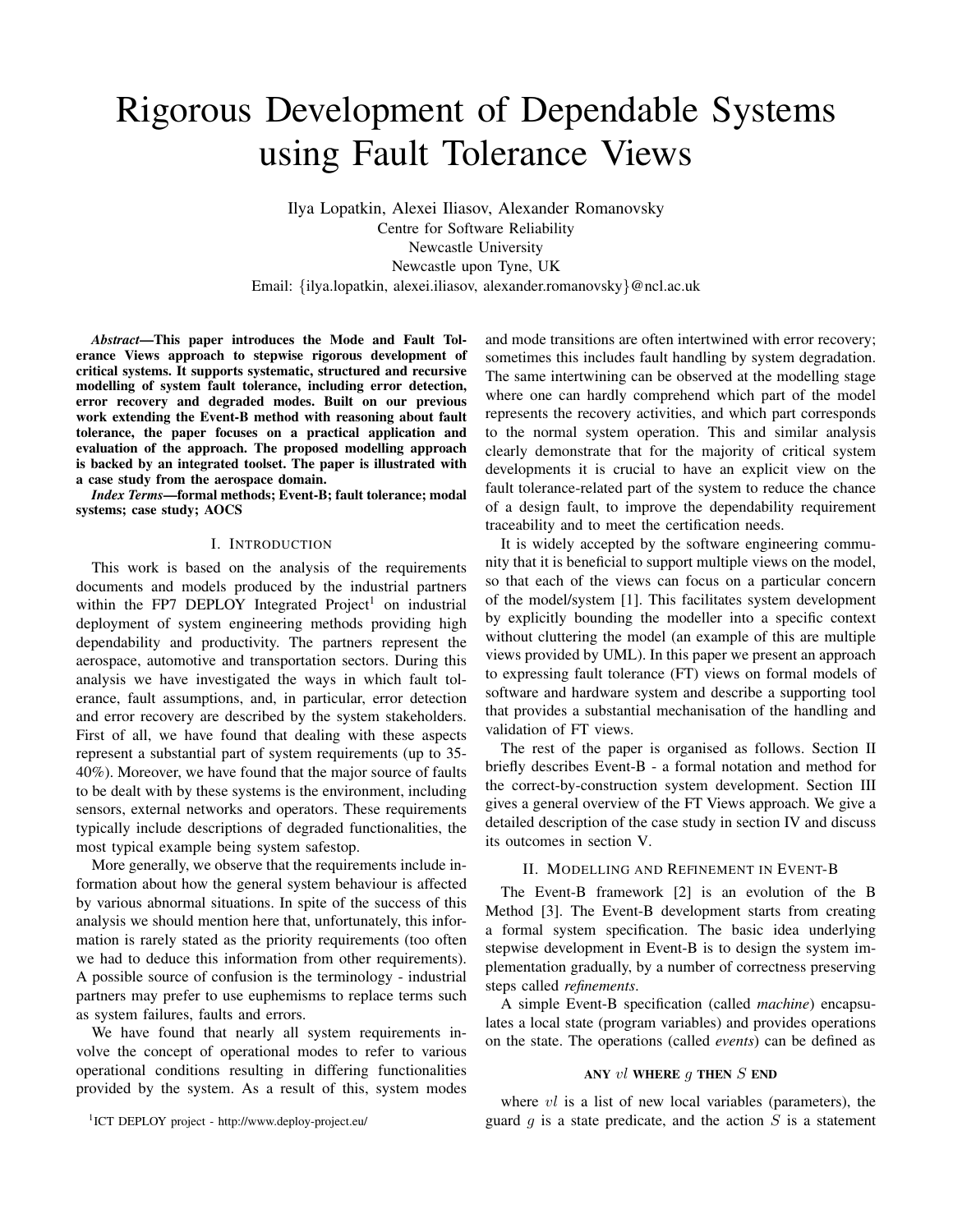(assignment) describing how the system state is affected by the event. The occurrence of events represents the observable behaviour of the system. When the condition WHERE is satisfied, an event is *enabled* and its action can be executed. The action  $S$  can be either a deterministic or a non-deterministic assignment.

The INVARIANT clause of the machine contains the properties of the system (expressed as state predicates) that should be preserved during system execution. The data types and constants needed for specification of the system are defined in a separate component called *Context*.

To check consistency of an Event-B machine, we should verify two types of properties: event feasibility and invariant preservation. Formally,

$$
Inv(v) \land g_e(v) \Rightarrow \exists v'. \; Post_e(v, v')
$$
  

$$
Inv(v) \land g_e(v) \land Post_e(v, v') \Rightarrow Inv(v')
$$

The main development methodology of Event-B is refinement – the process of transforming an abstract specification to gradually introduce implementation details while preserving its correctness. Refinement allows us to reduce nondeterminism present in an abstract model. For a refinement step to be valid, every possible execution of the refined machine must correspond to some execution of the abstract machine.

To demonstrate that each event is a correct refinement of its abstract counterpart, we should prove that the guard is strengthened in the refinement, and also demonstrate a correspondence between the abstract and concrete postconditions. Formally,

$$
Inv(v) \land Inv'(v, w) \land g'_{e}(w) \Rightarrow g_{e}(v)
$$
  

$$
Inv(v) \land Inv'(v, w) \land g'_{e}(w) \land Post'_{e}(w, w') \Rightarrow
$$
  

$$
\exists v' . (Post_{e}(v, v') \land Inv'(v', w'))
$$

where the primed expressions  $g'$ ,  $Inv'$ ,  $Post'$  belong to the refined model. The machines linked with each other by refinement form a development chain, or in a more general case development represents a tree.

The consistency of Event-B models as well as correctness of refinement steps should be formally demonstrated by discharging *proof obligations*. The Rodin platform[4], a tool supporting Event-B, automatically generates the required proof obligations and attempts to automatically prove them. Sometimes it requires user assistance by invoking its interactive prover. However, in general the tool achieves high level of automation (usually over 90%) in proving.

#### III. FT VIEWS

The FT Views [5] is a modelling environment for describing the fault tolerance aspect of a system in a concise manner while formally linking it to the main model. Much of the formal foundations of FT Views are based on the previous work on modelling modal systems [6].

This work briefly presents the overall approach and describes its recent improvements. It reports on our recent work on introducing a tool support and on approach evaluation during development of an industrial system from the aerospace domain. This evaluation allowed us to improve both the theoretical foundations and the supporting tool, and to gain experience in rigorous engineering of fault tolerance systems using this approach.

### *A. Overview*

A Mode/FT view is a graph diagram developed alongside an Event-B model which contains modes and transitions along with additional information necessary for establishing a formal connection with the model. The two basic concepts of the Mode View are *mode* and *transition*. Mode is a general characterisation of a system behaviour. It describes the functionality of a system and the operating conditions under which the system provides this functionality. A system switches from one mode to another through a mode *transition*.

The FT Views adds two types of transition specialisation: an *error* and a *recovery* transitions. Relative to the transition and its type, we differentiate the FT types of modes: we say that an error originates in a *normal mode* and leads to switching to a *degraded mode* or a *recovery mode*. The recovery transition leads from the recovery mode back to normal. The distinction between the degraded and recovery modes is that the recovery mode is obliged to terminate and pass control back to the mode from which the initiating error originated. Safe-stop is regarded as a special case of a degraded mode.

Diagrams are built in a step-wise manner, starting from the most primitive and introducing details using our *detalisation* process [5]. An FT Views development comprises a chain of documents similar to Event-B development. FT views are built by incrementally adding new modes, errors and recoveries using the provided templates, and proving the refinement relationship between each two consequent views.

[5] introduces the concept of detalisation templates for FT Views development with two general classes of fault tolerant systems that a modeller should use as an initial step during the FT modelling. The first class comprises the systems which are able to mask all the detected errors. The systems of the second class have recovery or degraded modes at the abstract level as they are incapable of masking some errors. By using detalisation templates a modeller can refine a mode and differentiate recovery activities from normal operation, or split an abstract recovery into a number of concrete recoveries from specific errors thus covering the requirements.

#### *B. Event-B Link*

An FT view is linked with a formal model and ensures that the model implements the features described in the view. For that, modes are mapped into groups of events.

We use the terms *assumption* to denote the different operating conditions and *guarantee* to denote the functionality ensured by the system under the corresponding assumption. Formally, a mode is characterised by a pair  $A/G$  where:

•  $A(v)$  is an assumption - a predicate over the current system state;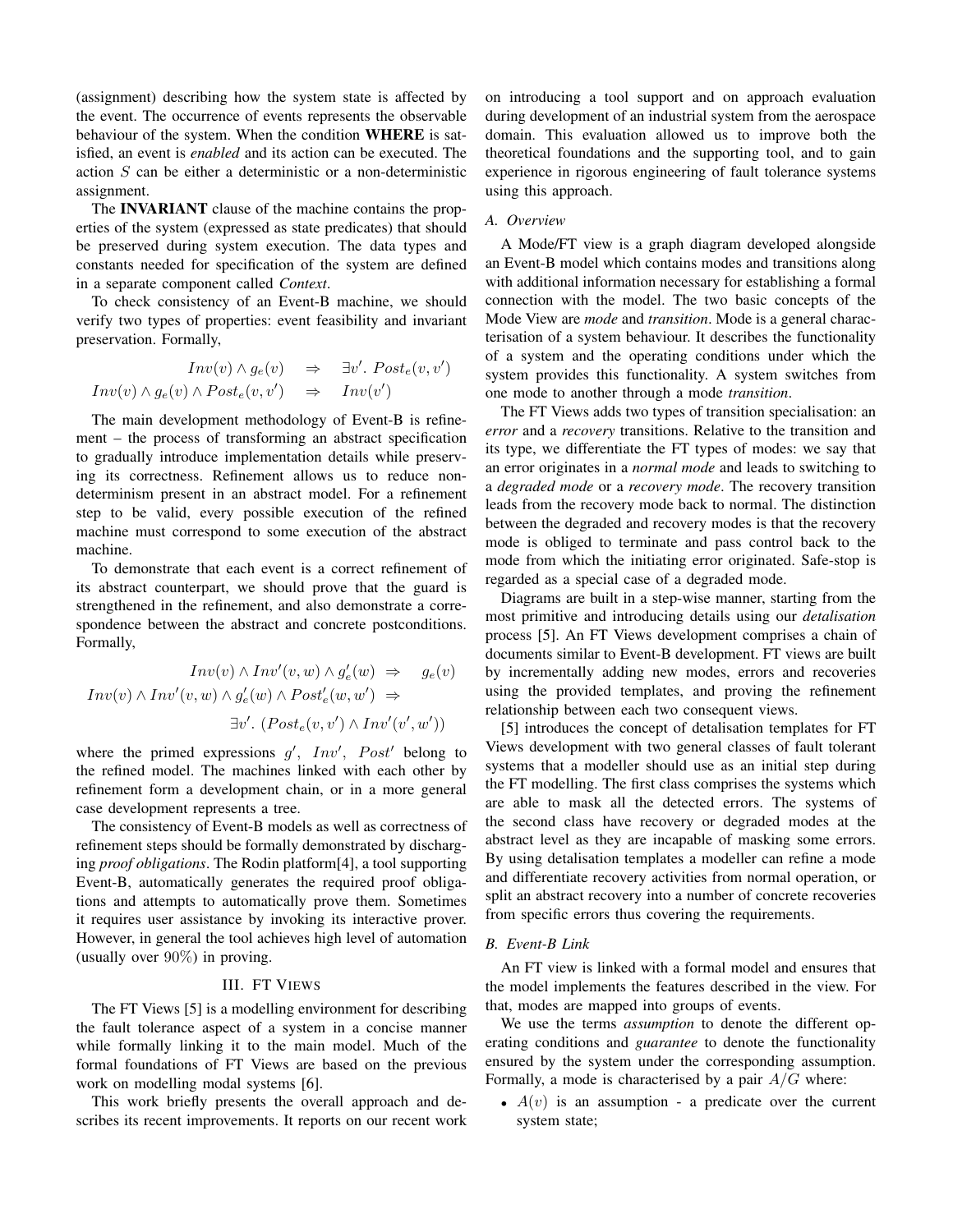- $G(v, v')$  is a guarantee, a relation over the current and next states of the system; and
- vector  $v$  is the set of model variables.

With assumption and guarantee of a mode being predicates expressed on the variables of a model, we are able to impose restrictions on the way modes and transitions are mapped into model events and thus cross-check design decisions in either part.

A system switches from one mode into another through a mode transition that non-deterministically updates the state of  $v$  in such a way that the assumption of the source mode becomes false while the assumption of the target mode becomes true. Transitions are also mapped into groups of events each of which must implement an instantaneous transition action.

The link with event guards and actions is ensured by generating a number of proof obligations derived from the study on modal systems [6]. The full list is provided on a Mode/FT Views wiki page [7].

### *C. Building diagrams*

The tool support for the Mode/FT Views is a plug-in [7] to the Rodin Platform providing a diagram editor, static checker, and a proof obligation (PO) generator.

The cornerstone of the technique is an assisted construction of Mode/FT views coordinated with a chain of Event-B refinements. One starts building a Mode/FT diagram by placing modes and linking them with transitions. The main feedback from the tool is in the form of the consistency proof obligations. The proof obligation generator and the automated provers run in background and a user may almost immediately observe the change in the number of discharged theorems. Analysing undischarged conditions is an efficient technique in debugging a model. After some time, a user of the Platform becomes quite adept at spotting missing hypothesis and contradictory statements and mentally translating them into the concepts of the modelled system.

The full list of verification conditions (proof obligations) and details on the meaning and purpose may be found in [7], [6], [8], [5].

#### IV. AOCS CASE STUDY

The Attitude and Orbit Control System (AOCS) [9] is a generic component of a satellite onboard software, the main function of which is to control the attitude and the orbit of a satellite. Due to the tendency of a satellite to change its orientation because of disturbances of the environment, the attitude needs to be continuously monitored and adjusted. An optimal attitude is required to support the needs of payload instruments and to fulfil the mission of the satellite. For example, attitude control may ensure that an optical system of the spacecraft will continuously cover the required area on the ground. AOCS consists of seven physical units: four sensors providing measurements to control algorithms, two actuators and the payload instrument.

A satellite can be in various operational modes, largely determining its behaviour [9]: *Off*, *Standby*, *Safe*, *Nominal*, *Preparation* and *Science*. The satellite is in the *Safe* mode from the moment separation from the launcher is achieved. In this mode it tries to acquire and preserve a stable attitude. From *Safe*, satellite progresses to modes where more sensors and actuators are involved. The overall aim is to enter and stay in the *Science* mode where fine positioning is achieved and scientific instruments are reporting readings.

The AOCS is expected to handle the mode transition errors (such as timeouts), the control algorithm related errors (such as attitude computation errors) and the unit errors (including all errors related to failures of redundant units, loss of accuracy, invalid data, etc.).

## *A. AOCS Modelling*

In this work we are not attempting to model the complete system although such models can be found elsewhere [9], [10]. The goal is to investigate the applicability of the method and the tool in the context of a realistic system. We focus on the modal and fault tolerance aspects of the system and investigate the Mode/FT Views modelling technique in the context of the AOCS case study. In particular, we want to understand the benefits and possible drawbacks of the method, define the level of abstraction at which modelling Mode/FT is most fitting.

As was mentioned in section II, the process of modelling in Event-B is based on the stepwise refinement of the models. We start with an abstract specification and create more detailed models proving each time their correctness and the refinement relation. During the modelling of the AOCS we have produced 6 machines (Event-B models of behaviour) and 6 views (Fig. 1). In the first two Event-B models M0 and M1 we define the process of system undergoing reconfiguration and trying to progress through modes. In M2 we add units and mode properties, we verify that the current unit states correspond to the required mode configuration. In M3 we model errors, unit redundancy, and verify that the units required for the mode configuration are always available. The PLI model is an instantiation of the M3 showing the modal behaviour of a specific unit (payload instrument) in presence of errors. M4 finalises the modelling by showing that the required scenario of the autonomous mode switching agrees with the unit and mode management.

*1) M0 model and its two modal views:* In the abstract model we introduce the main aspect of the AOCS system that is the system-level mode management. To represent the modes we define a set of constants  $MODES \subset \mathbb{N}$ . We know that the autonomous scenario of the AOCS is sequential and arrange modes into a sequence (formally a strict partial order). At this abstraction level, we only define the initial mode  $OFF = 0$ .

The AOCS system is always either in a stable mode or being reconfigured. The variable *currentMode* defines the last stable mode, and  $targetMode$  defines the target mode of reconfiguration. When  $currentMode = targetMode$ , the system is considered to be in a stable mode. There are two events stable and reconf as shown on Snippet 1.

The first view of the system is shown on Fig. 2. On the view, each mode is mapped to the event with the corresponding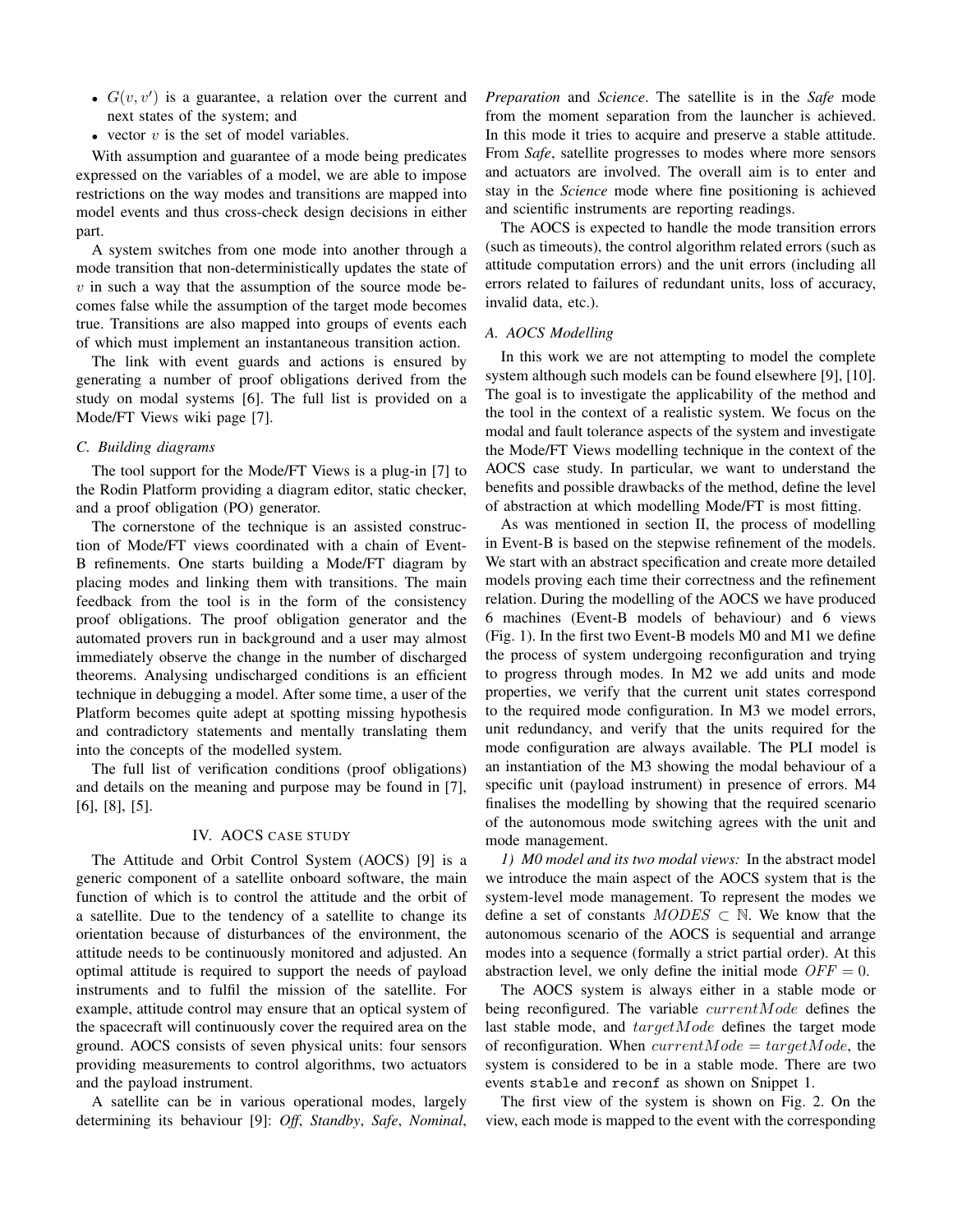

Fig. 1. Development diagram of the AOCS modelling



Fig. 2. The first reconfiguration view

name in the model. This is the simplest one-to-one mapping at this level, although, generally, it is allowed to associate several events with a mode and even have the same event linked with several modes. Each event is mapped to the corresponding mode as well as to its outgoing transition. When the system is in the mode *Stable*, its assumption must hold, that is the AOCS target mode must be equal to the current mode. When the target is set to a different mode, the system switches to the *Reconfiguration* mode. It stays in this mode until the reconfiguration completes. Note how the *Reconfiguration* mode does not guarantee to preserve the initial current and target values. During the reconfiguration the

#### Snippet 1 The abstract model M0

```
variables currentMode targetMode
invariant
  inv1: currentMode \in MODEinv2: targetMode \in MODEevents
  Initialisation
    act1 : currentMode := OFFact2: targetMode := OFFevent stable \hat{=}any newMode
    where
      \text{grd1}: currentMode = targetModegrad2 : newMode \in MODEthen
      act1: targetMode := newModeevent reconf \hat{=}any newTargetMode newCurrentMode
    where
      \text{grd1}: currentMode \neq targetModegrd2 : newTargetMode \in MODEgrd3 : newCurrentMode ∈ MODE
    then
      \texttt{act1}: \textit{currentMode} := \textit{newCurrentMode}\texttt{act2}: \textit{targetMode} := \textit{newTargetMode}end
```


Fig. 3. The first modal view

system might decide to change its target mode and downgrade to one of lower modes. The corresponding model events have non-deterministic assignments: the event stable may assign any value to the variable  $targetMode$  thus initiating a reconfiguration, and the event reconf non-deterministically assigns to both  $currentMode$  and  $targetMode$ . Such nondeterministic abstraction allows us to map a single event to multiple modes and transitions and thus be flexible with the abstract modelling. The more deterministic behaviour will be defined via refinement.

Another view on the same model (Fig. 3) shows the partitioning of the AOCS modes into two subsets: Safe and Science. Although the view is different it still characterises the same model though from a new angle. The perspective of the view is defined by the assumption and guarantee predicates. We partitioned the set *MODES* into two parts - one represents the preliminary stage of the AOCS operation (initiation of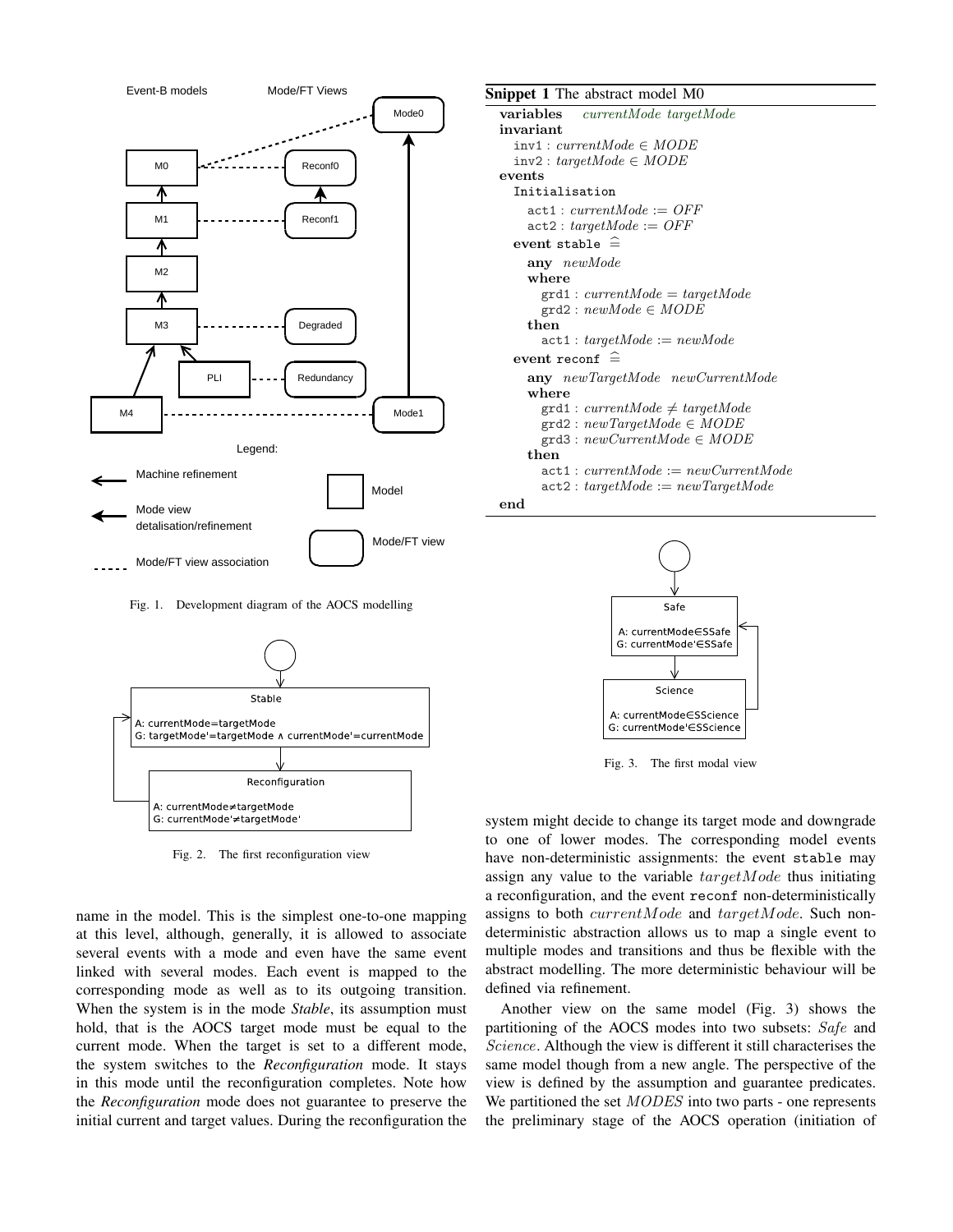fine positioning), the other depicts the stage when the AOCS performs the collection of scientific data using its payload instrument.

Although the model is abstract, the graphical views already convey some important properties of the system. One of the views shows two distinct phases of the AOCS operation - with and without the payload involved. The second view makes a distinction between the stable and reconfiguration modes. In formal terms, there is a proof that the abstract model contains phenomena described by the views. These phenomena would be preserved and developed during the refinement process. In fact, even at the level of the most detailed Event-B model we are able to observe the mode switches described by the views of the abstract model.

The formal link between the views and the model is achieved by generating a number of proof obligations by the tool. These are machine checked and at this step are discharged automatically.

*2) M1 model with a refined view:* In the first refinement step we refine the two abstract events with the guards that add determinism to the system behaviour. We restrict the system safe states by imposing an invariant and adding appropriate guards to ensure that the system can only initiate the reconfiguration to the next advanced mode or one of the lower modes. Hence, the system cannot directly switch from *Off* to *Science* jumping over the *Safe* mode as it would break the invariant (Snippet 2). During reconfiguration the system may decide to change the target mode to downgrade. In such case we consider the system to achieve the previously desired mode and start downgrade atomically. This is to ensure that the system does not arrive at a stable mode if an error forbidding that mode is detected.

```
Snippet 2 Extended model M1
  invariant
    inv1: currentMode = targetMode \veecurrentMode + 1 = targetMode \veetargetMode < currentMode
  events
    event stable \ \widehat{=} \ \ \text{extends stable}where
        grad3 : newMode = currentMode \veenewMode < currentMode ∨
               newMode = currentMode + 1event reconf \hat{=} extends reconf
      where
        \text{grad}4 : (newTargetMode = targetMode \wedgenewCurrentMode = currentMode) ∨
               (newTargetMode < targetMode ∧
               newCurrentMode = targetMode) ∨
               (newTargetMode = targetMode \wedgenewCurrentMode = targetMode
```

```
end
```
The reconfiguration view on this model (Fig. 4) splits the *Reconfiguration* mode into two: *Advance* and *Downgrade*. On the diagram we emphasize that the *Downgrade* mode is a recovery activity engaged as a consequence of some erroneous action shown by a bold arrow. The *Downgrade* recovery always leads to the *Stable* mode (a bold transition starting with



Fig. 4. The second reconfiguration view

a diamond) and there is no transition to the *Advance* mode. Both *Advance* and *Downgrade* modes, as well as outgoing transitions, refer to the reconf event. The diagram embodies the additional modal properties of the system that are not easy to manually encode as Event-B safety properties.

Let us consider one of the proof obligations showing the link between mode guarantees and the corresponding event actions:

$$
I(v) \wedge A(v) \wedge H(v) \wedge S(v, v') \Rightarrow
$$
  

$$
G(v, v') \vee A_1(v') \vee ... A_n(v')
$$
 (EVT\_G)

Each event within a mode must satisfy the mode guarantee upon action. If the same event is also associated with the outgoing transitions then the goal would include the assumptions of the target modes. Thus, the event must either preserve the system functionality in the current mode or correctly switch to another mode. For example, mode *Downgrade* and its outgoing transition into *Stable* are associated with the event reconf, and hence the proof obligation:

$$
inv1 \wedge A_{Downgrade} \wedge grd1 \wedge grd4 \wedge act1 \wedge act2 \Rightarrow
$$
  

$$
G_{Downgrade} \vee A_{Stable}
$$

which after automatic substitutions and simplifications by the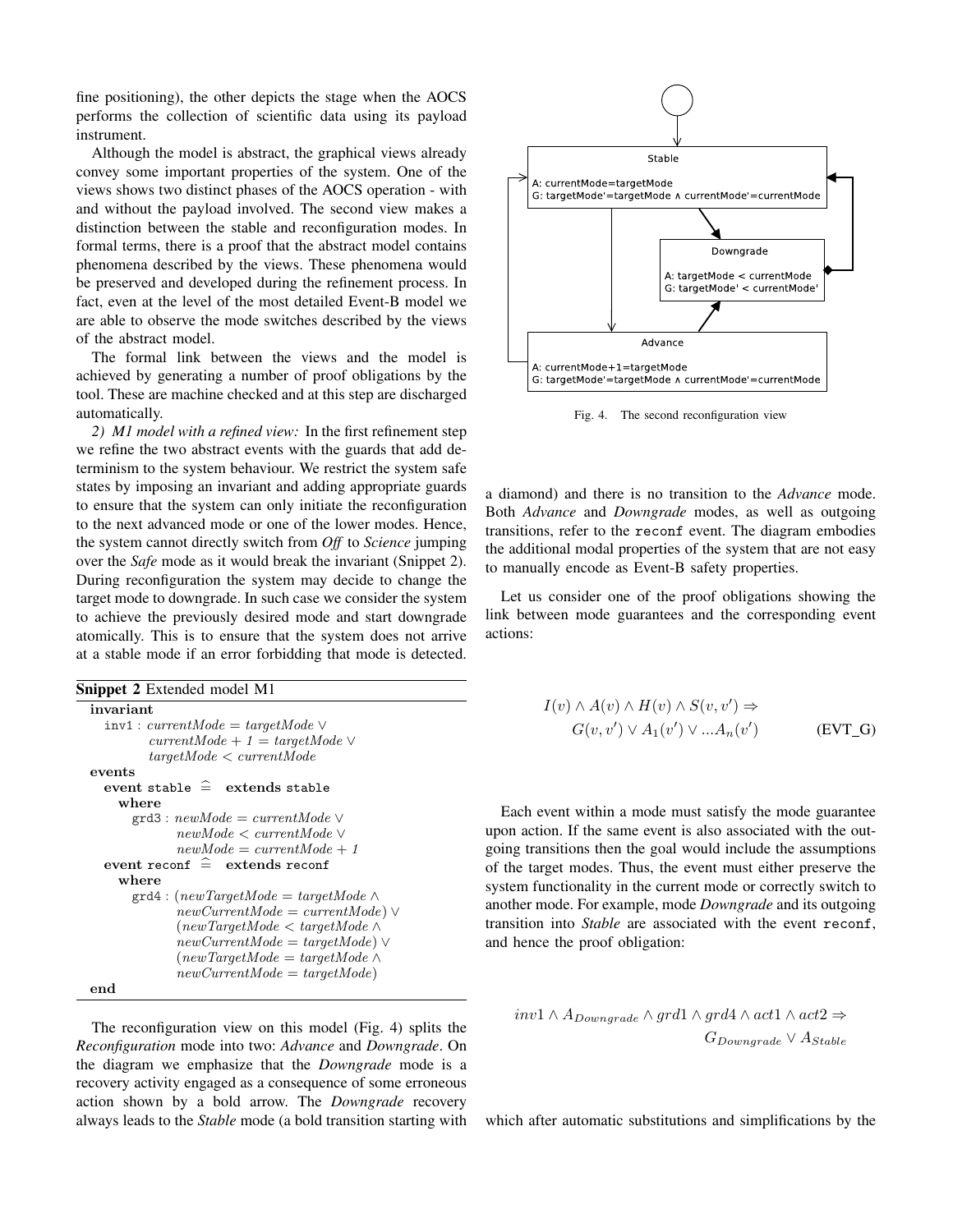Rodin provers looks as the following:

```
currentMode \neq targetMode(newTargetMode = targetMode\wedge newCurrentMode = currentMode)
\vee (newTargetMode \lt targetMode
\wedge newCurrentMode = targetMode\vee (newTargetMode = targetMode
\wedge newCurrentMode = targetModetargetMode < currentMode\vdashnewCurrentMode = newTargetMode \vee
```
 $newTargetMode < newCurrentMode$ 

There are also other proof obligations that formally show the consistency with the model (see the full list at [7]). All of them are discharged automatically.

*3) M2 model:* This refinement step is not associated with a view. In this model we extend the abstract mode management with the notion of unit management. We declare a set UNIT that represents hardware units of the AOCS. Constant function  $FUnitConf \in MODE \times UNIT \rightarrow \mathbb{N}$  defines the mapping from modes into unit states. We track the current states of the units in the variable unitStates. For the sake of simplicity, a zero value corresponds to a switched-off state of a unit.

The stabilisation part of the reconf event (when  $newCurrentMode = targetMode$ ) is atomically refined into the unit reconfiguration process implemented by two events: unitReconf and reconfFinish. The rest of reconf is left non-deterministic for further refinements. The property we verify for this model state that our units have to be in a particular configuration when the overall system is in a stable mode (inv2 at Snippet 3).

*4) M3 model:* So far the model represented an idealised system free from adverse interference from the environment. At this level we introduce errors and unit redundancy to mask these errors. As specified for the AOCS system, each unit has a redundant spare which is enabled when an error in the current unit is detected. We abstractly represent the errors by a set of constants  $ERROR = \{NoError, UnitError, Attitude Error\}$  and a variable error that we non-deterministically assign in one of new events, this abstractly represents a source of errors in the environment. Variable *units* returns a number of available units of a certain kind. Our system initially has two units of each kind. The new variables and invariants are shown on Snippet 4.

inv4 states that the units necessary for the target mode are always available. inv5 and inv6 ensure that non-operating units cannot produce errors. inv7 requires the target mode to be less or equal to the maximum mode possible under current units availability. This is equivalent to inv4, and is used to simplify proofs and FT degradation view (see next section).

Formal definition of  $FMaximumMode$  is given on Snippet 5. According to axm2, for all modes lesser or equal to the

```
Snippet 3 M2 with unit reconfiguration
  variables unitStates currentMode targetMode
  invariant
    inv1: unitStates \in UNIT \rightarrow \mathbb{N}inv2: currentMode = targetMode \Rightarrow (\forall a \cdot a \in UNIT \RightarrowunitStates(a) = FUnitConf(currentMode \rightarrow a))inv3 : ∀unit·unit ∈ UNIT ∧ unitStates(unit) ∈
             ran((MODE \times \{unit\}) \triangleleft \textit{FUnitConf})events
    Initialisation
       act3: unitStates := UNIT \times \{0\}event stable \hat{=} extends stable
    event reconf \hat{=} refines reconf
       any newCurrentMode newTargetMode
       where
         \text{grd1}: currentMode \neq targetModegrad2 : newTargetMode \in MODEgrd3 : newCurrentMode ∈ MODE
         grad4 : (newTargetMode = targetMode \wedgenewCurrentMode = currentMode) ∨
                 (newTargetMode < targetMode ∧
                 newCurrentMode = targetModethen
         \texttt{act1}: \textit{currentMode} := \textit{newCurrentMode}\texttt{act2}: \textit{targetMode} := \textit{newTargetMode}event unitReconf \widehat{=}any unit
       where
          \text{grad1}: currentMode \neq targetModegrad2 : unit \in \textit{UNIT}grad3 : unitStates(unit) \neqFUnitConf(targetMode \rightarrow unit)then
         \text{act1}: \text{unitStates}(\text{unit}):FUnitConf(targetMode \rightarrow unit)event reconfFinish \hat{=} refines reconf
       where
         \text{grad1}: currentMode \neq targetMode\text{grad2}: \forall unit \cdot unit \in \text{UNIT} \land \text{unitStates}(unit) =FUnitConf(targetMode \rightarrow unit)with
         newTargetMode : newTargetMode = targetModenewCurrentMode: newCurrentMode = targetModethen
          \texttt{act1}: currentMode := targetModeend
```

| <b>variables</b> error units erroneous Unit                             |
|-------------------------------------------------------------------------|
| invariant                                                               |
| $inv1: error \in ERROR$                                                 |
| $inv2: units \in UNIT \rightarrow \{0, 1, 2\}$                          |
| $inv3:$ erroneous Unit $\in$ UNIT                                       |
| $inv4: \forall a \cdot a \in UNIT \wedge$                               |
| $FUntConf(targetMode \rightarrow a) > 0 \Rightarrow units(a) > 0$       |
| $inv5: error = UnitError \Rightarrow units(erroneousUnit) > 0 \land$    |
| unitStates(erroneousUnit) > 0                                           |
| $inv6: \forall a \cdot a \in UNIT \wedge unitStates(a) = 0 \Rightarrow$ |
| $(error \neq UnitError) \vee (erroneousUnit \neq a)$                    |
| $inv7: targetMode \leq FMaximumMode(units)$                             |
| end                                                                     |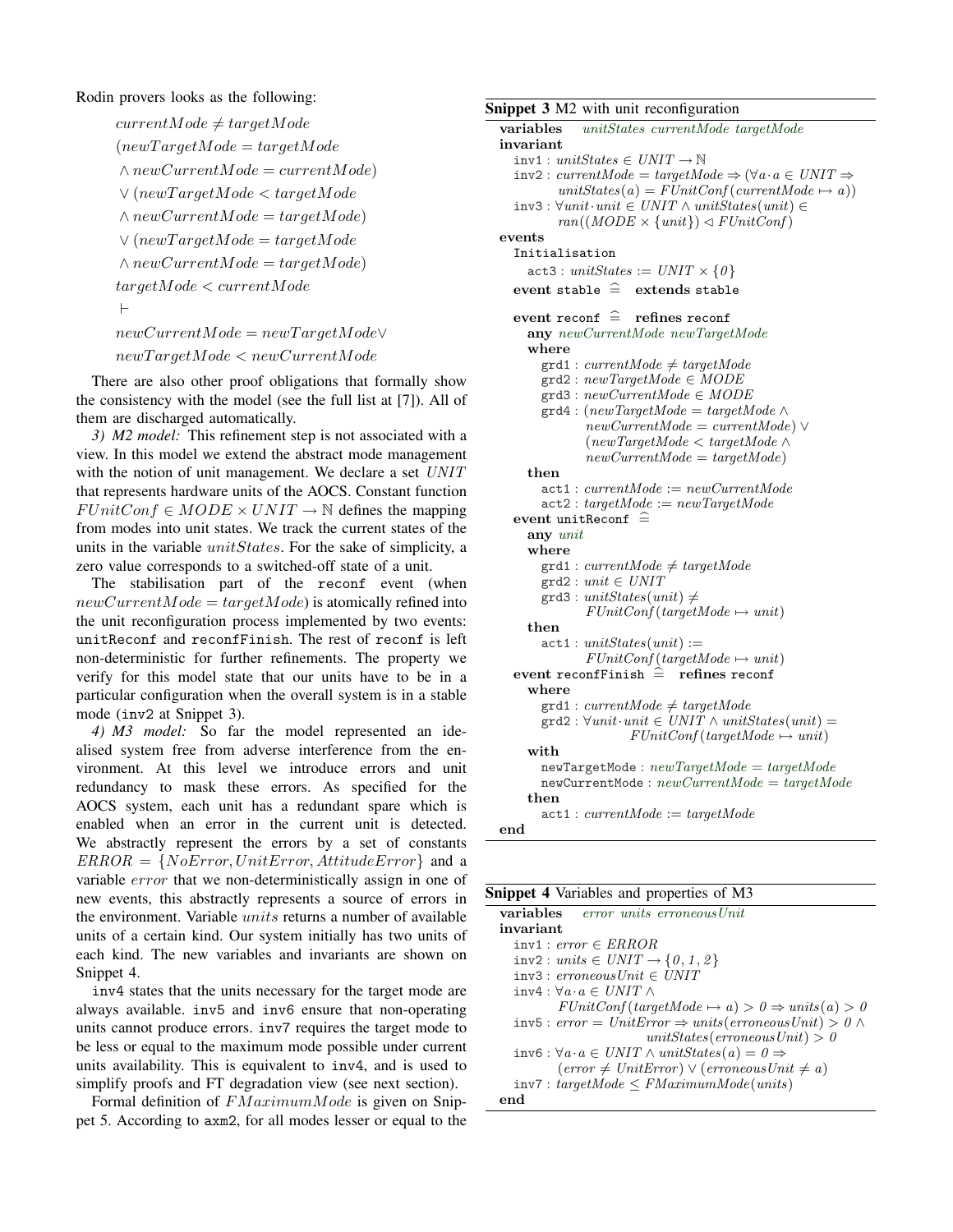maximal the required units must be available, and there exists a unit which is required for the next mode but is not available. axm3 is a helper axiom used for proofs regarding inv4 and inv7.

| <b>Snippet 5</b> Axioms necessary for M3                                                                             |
|----------------------------------------------------------------------------------------------------------------------|
| axioms                                                                                                               |
| $axm1: \text{F} \text{Maximum} \text{Mode} \in (\text{UNIT} \rightarrow \mathbb{N}) \rightarrow \text{MODE}$         |
| $\exists x \in \mathbb{R} : \forall x, mode \cdot x \in UNIT \rightarrow \mathbb{N} \land mode \in MODE \Rightarrow$ |
| $(FMaximumMode(x) = mode \Leftrightarrow$                                                                            |
| $(\forall m, u \cdot m \in MODE \land m \leq mode \land u \in UNIT \land$                                            |
| $FUntConf(m \mapsto u) > 0 \Rightarrow x(u) > 0) \wedge$                                                             |
| $((mode < MAX$ MODE $\land \exists u \cdot u \in UNIT \land$                                                         |
| $FUntConf(model+1 \rightarrow u) > 0 \land x(u) = 0) \lor$                                                           |
| $mode = MAX\_MODE)$                                                                                                  |
| $\exists x \in \mathbb{R} : \forall x, mode \cdot x \in UNIT \rightarrow \mathbb{N} \land mode \in MODE \Rightarrow$ |
| $(mode \leq FMaximumMode(x) \Leftrightarrow$                                                                         |
| $(\forall u \cdot u \in UNIT \land FUnitConf(model \mapsto u) > 0 \Rightarrow$                                       |
| $x(u) > 0$ )                                                                                                         |

An attitude error is easily traceable in the model, the only reaction of the system is the degradation according to the rules provided in requirements. To trace that, we create a number of constant functions:

# FTransitionNewTarget, FFdirNewTarget,  $FStableAttitudeNewTarget \in MODE \rightarrow MODE$

These return the new target mode for a given current target of reconfiguration. We distinguish three cases: an error during the advance, an error during the downgrade, and an attitude error during the stable mode accordingly. However, the reaction of the system to the unit errors is more complex. Firstly, the system does not change the mode if there is a spare unit available. It disables the erroneous unit and enables the spare one. In case a failure occurs in the only remaining unit, the system marks that the units of this kind are not available and degrades to a previous (less advanced) mode in which this kind of unit is not required.

We have a set of events covering all the cases of error handling (we omit the details for brevity):

- redundantRecovery
- attitudeRecoveryDuringStable refines stable
- attitudeRecoveryDuringAdvance refines reconf
- attitudeRecoveryDuringDowngrade refines reconf
- unitRecoveryDuringStable refines stable
- unitRecoveryDuringAdvance refines reconf
- unitRecoveryDuringReconf refines reconf (this one is for downgrade)

The function  $FMaximumMode$  is used in the unit recovery events to obtain a correct mode. The attitude recovery events set the new target mode according to the constant functions defined above. These do not contradict the invariants inv4 and inv7 as the values of the functions are always less than their arguments, and the units in a lesser mode are always available in absence of unit errors. The events representing the reactions of the system to the unit errors have the following

in their guards:

 $newMode \leq$ 

 $FMaximumMode(units \triangleleft {erroneousUnit \mapsto 0}$ )

where  $erroneousUnit$  contains the failed unit. The guard ensures that the units required by the target mode are available.

Note that on this level we abstractly define attitude and unit errors and recoveries, but do not specify exact units and transitions.

*5) M4 and an autonomous reconfiguration scenario:* The next model instantiates M3 with specific units, configurations, and mode transitions according to the specified AOCS sequential scenario which respects the unit management rules. The purpose of this step is to check the specific transition scenario against the required abstract behaviour, mode diagram, and a view of degraded modes.

On this level, we define the other five modes of the AOCS (OFF mode is defined in M0) and seven units with their possible states. Also there are a number of axioms defined for the specific configurations given by the requirements. For instance, in the *Preparation* mode the payload instrument must be in the *Standby* unit state:

# $FUnitConf(PREPARATION \rightarrow PLI) = PliStandby$

We instantiate the abstract attitude recovery transition functions declared on the previous step with specific values, e.g.:

 $FT transitionNewTarget(PREPARATION) = SAFE$ 

The modal view on the system contains six modes (Fig. 5). The three modes *Off*, *Standby* and *Safe* refine the *Safe* mode of the first modal diagram (Fig. 3), the other three modes refine *Science*. Such refinement relation is shown by proving REF A and REF G obligations [7]. The assumptions and guarantees are of a similar form to those on the first modal view (e.g.  $currentMode = STANDBY$ ) and are easily proved by provers:

$$
SSafe = \{OFF, STANDBY, SAFE\}
$$
  
currentMode  $\in$  SSafe (REF\_A)  
 $\vdash$ 

 $currentMode = OFF \vee currentMode = STANDBY \vee$  $currentMode = SAFE$ 

The mapping to events is significantly large because of the higher number of events representing different functional and fault tolerance behaviour. The transitions are mapped to those events which change the value of  $currentMode$  as the result of reconfiguration:

- Advance: reconfFinish attitudeRecoveryDuringAdvance unitRecoveryDuringAdvance
- Downgrade: reconfFinish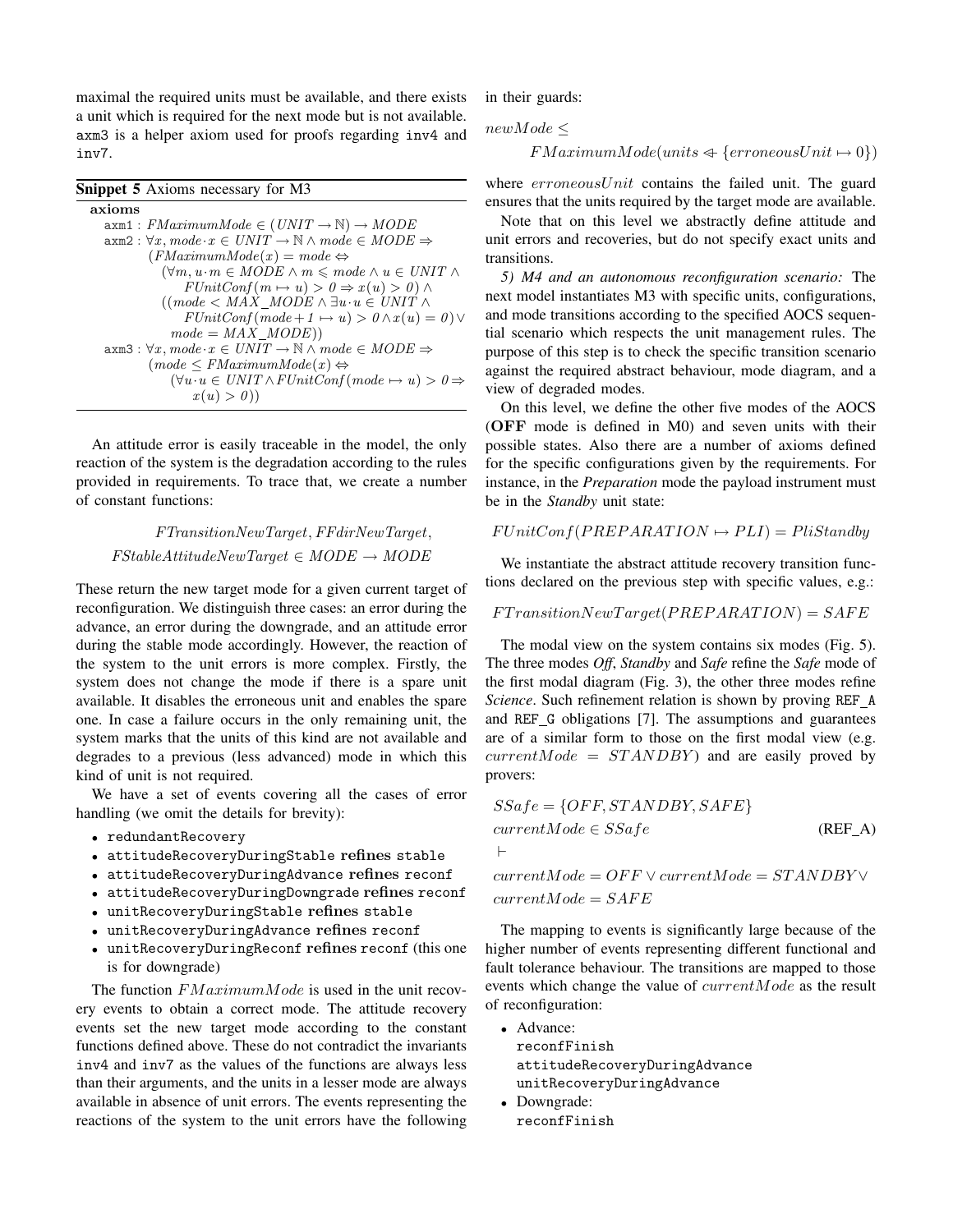attitudeRecoveryDuringDowngrade unitRecoveryDuringReconf

The downgrade transitions leading to *Off* mode are mapped to a single event reconfFinish. This is due to inability of the system to downgrade further during reboot.



Fig. 5. The second modal view

A specific view on a model is one way to communicate design decision taken in a formal model to domain experts. We build another view to explain when the system switches into a degraded mode. If a unit fails, the system can no longer be in certain modes but it still does not signify a failure at the global level. We call this a graceful degradation of the behaviour (Fig. 6).

Each mode on the diagram represents the maximum (according to the ordering sequence defined above) mode of AOCS that is reachable with the currently available set of units. Initially, satisfying its purpose, the maximum mode is the *Science* mode. This is the most desirable reachable mode after the start. After some time, both payload instruments (PLI) can fail, and the maximum mode for the system becomes the *Nominal*. If the steering devices fail, the system cannot advance beyond the *Safe* mode. Finally, when any kind of the tracking devices fail, the system reboots and stays in the *Standby* mode.

The assumption of each mode in this view specifies the availability of units, i.e. operating conditions. The guarantee states the maximum mode in which the system can be during operation, i.e. specifies the functionality under given assumption. For example, A/G of the *Nominal* mode is the following:



Fig. 6. The degraded modes view

• Assumption: all units except *PLI* are available:

 $units(PLI) = 0 \wedge$  $(\forall u \cdot u \in UNIT \setminus \{PLI\} \land units(u) > 0)$ 

• Guarantee: the system can progress up to the *Nominal* mode:

 $FMaximumMode(units') = NOMINAL$ 

The transitions at Fig. 6 are mapped to the events which change the availability status of units (variable units): unitRecoveryDuringStable, unitRecoveryDuringReconf,

unitRecoveryDuringAdvance.

*6) PLI unit instantiation:* At the last refinement step we implement an important requirement regarding the availability of units and their redundant counterparts. We explicitly tell how a single unit and its spare interact. In other words, the behaviour of a system when it detects a unit error and has to switch to its spare. Event-B model elements relevant to such interaction are scattered all over the model. To obtain a clean picture of this aspect of the model, we instantiate a unit refining error handling events, and create a view on a single unit (PLI) and its spare (Fig. 7).

There are three modes for a nominal PLI unit and three more for the spare unit. A transition to the spare unit happens upon an occurrence of a PLI error within the main unit, and it keeps the corresponding mode for the redundant unit. When an error is detected in the redundant unit, the PLI unit becomes unavailable. There are neither transitions between the *Off* modes, nor error originates from them - this is due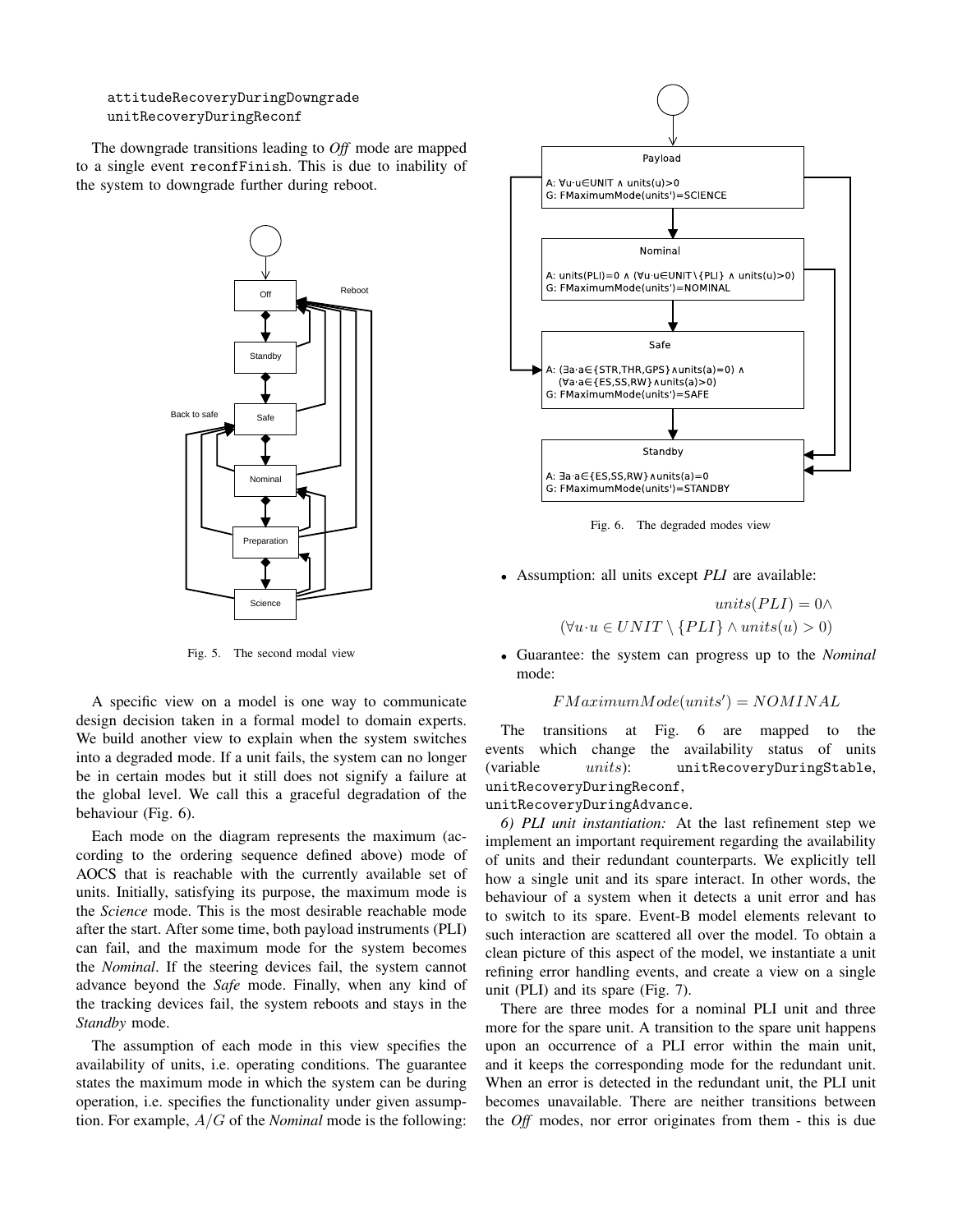

Fig. 7. View on the PLI unit modes and its spare

to the fact that no error can arise in a non-working unit. The assumption/guarantees concern only the current status and the availability of the payload. Note that the assumptions of the modes must be consistent with the safe states defined by the model invariants. The proof obligation named  $COVER$ establishes such consistency showing that the invariant implies the disjunction of all mode assumptions. Since the assumptions cover all possible variations of the unit statuses and availability, it is sufficient to use the constant definitions and typing invariants to prove such obligation.

Overall, the modelling effort resulted in 650 proof obligations of which 500 were discharged automatically. Approximately 70% of proof obligations are concerned with the Mode/FT Views consistency and Event-B link. It is important that the percentage of interactive proofs for mode-related theorems is within the bounds of what is expected in an Event-B development. Clearly, the proportion of modal proof obligations is high in this case study due to a deliberate attempt to demonstrate in detail the Mode/FT approach. A version of the model can be obtained from [7].

## V. DISCUSSION AND LESSONS LEARNT

As the case study demonstrates, the Mode/FT Views approach requires extra proofs and therefore may affect the platform performance and result in extra manual efforts. On the other side, the explicitness, separation of concerns, and potential improvement in traceability will increase the development quality and improve the communication between modellers and requirements engineers. Even with this mediumscale study we have found it is worthwhile to use such approach for modelling modal systems which need to meet various fault tolerance requirements. In particular, tracing such requirements to views gives a better understanding of the system behaviour and leaves the models uncluttered. Additional POs often point to the inconsistencies in the models which otherwise would be difficult to cover using safety invariants.

While most of the proof obligations can be proved automatically or require little effort, some may need significant time to prove. The latter concern the whole set of modes or events, or many-to-many mappings between modes and events. For instance, the PO COVER has a disjunction of all mode assumptions in its goal. This can be comprehensible by a user, but automatic provers practically never can prove it without manual efforts. Other examples are  $EVT$  A and ENBL proof obligations which also have disjunctions of mode assumptions and event guards in their goals correspondingly. FT views give more benefits when targeting features orthogonal to the behavioural part of the formal model, such as two modal views and a view of degraded modes in the case study. On the views, most of the events are mapped to each mode and therefore contribute to the level of complexity of the mentioned proof obligations.

However, the views orthogonality to the main, functional Event-B models and to each other gives extra flexibility in choosing the perspective of the view on the model. Changing the assumption/guarantee pairs leads to a different view and provides with a powerful tool for covering different behavioural aspects of the system. As we showed in the case study, a single model can have a number of views, and each view can describe a different aspect of modal behaviour or different FT features.

One of the specific views that we produced as a result of our experimental development is dedicated to degraded modes of the system. It is not only beneficial but also essential to separate different viewpoints to avoid "multiplication" of the diagram elements leading to exponential growth of a single model.

Note that the ability to formally develop several views has great potentials for verifying complex system properties capturing consistency of these views in the situations where these views overlap. We did not investigate this topic in the AOCS case study in detail - these issues will be further addressed in our future work.

Another interesting benefit of using the FT/Mode Views is the ability to use proof obligations as a means to check compliance of the static definitions to the required abstract behaviour. In the case study, we firstly modelled the required reconfiguration behaviour of the system as a series of abstract unit switches restricted by rules. The actual rules and scenario of reconfiguration (modes and units mappings) have been defined later and proved to satisfy the abstract behaviour by representing the former in views. To achieve that using the traditional Event-B refinement, one would need to create extra events for each mode and unit transition, thus complicating further refinement steps.

The views developed in the case study are equivalent to informal diagrams used as the requirements documents for the AOCS.